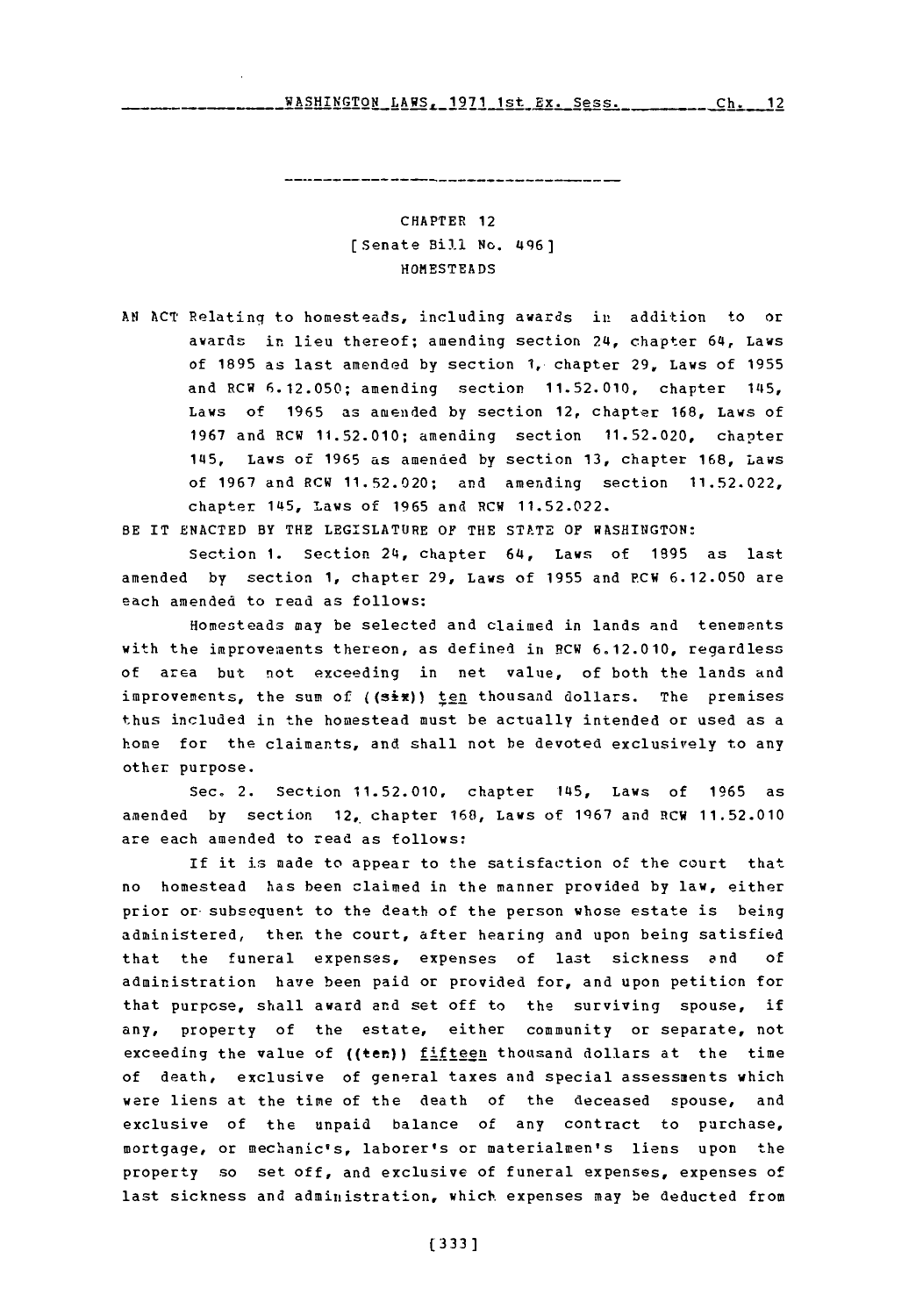**Ch.** 12 **WASHINGTON** LAWS. **1971** 1st Ex. Sess.

the gross value in determining the value to be set off to the surviving spouse; provided that the court shall have no jurisdiction to make such award unless the petition therefor is filed with the clerk within six years from the date of the death of the person whose estate is being administered.

Sec. **3.** Section **11.52.020,** chapter 145, Laws of **1965** as amended **by** section **13,** chapter **168,** Laws of **1967** and RCW **11.52.020** are each amended to read as follows:

In event a homestead has been, or shall be selected in the manner provided **by** law, whether the selection of such homestead results in vesting the complete or partial title in the survivor, it shall be the duty of the court, upon petition of any person interested, and upon being satisfied that the value thereof does not exceed **(** (ten) **)** fifteen thousand dollars at the time of the death, exclusive of general taxes and special assessments which were liens at the time of the death of the deceased and exclusive of the unpaid balance of any contract to purchase, mortgage, or mechanic's, laborer's, or materialmen's liens thereon, and exclusive of funeral expenses, expenses of last sickness and of administration, which expenses may be deducted from the gross value in determining the value to be set off to the surviving spouse, to enter a decree, upon notice as provided in RCW 11.52.014 or upon longer notice if the court so orders, setting off and awarding such homestead to the survivor, thereby vesting the title thereto in fee simple in the survivor: PROVIDED, That if there be any incompetent heirs of the decedent, the court shall appoint a guardian ad litem for such incompetent heir who shall appear at the hearing and represent the interest of such incompetent heir.

Sec. 4. Section **11.52.022,** chapter 145, Laws of **1965** and RCW **11.52.022** are each amended to read as follows:

If the value of the homestead, exclusive of all such liens, be less than ((ten))  $f$ ifteen thousand dollars, the court, upon being satisfied that the funeral expenses, expenses of last sickness and of administration, have been paid or provided for, shall set off and award additional property, either separate or community, in lieu of such deficiency, so that the value of the homestead, exclusive of all such liens and expenses when added to the value of the other property awarded, exclusive of all such liens and expenses shall equal ((ten)) fifteen thousand dollars: PROVIDED, That if it shall appear to the court, either **(1)** there are incompetent children of the deceased **by** a former marriage or **by** adoption prior to decedent's marriage to petitioner, or (2) that the petitioning surviving spouse has abandoned his or her minor children or wilfully and wrongfully failed to provide for them, or **(3)** if such surviving spouse or incompetent children are entitled to receive property including insurance **by**